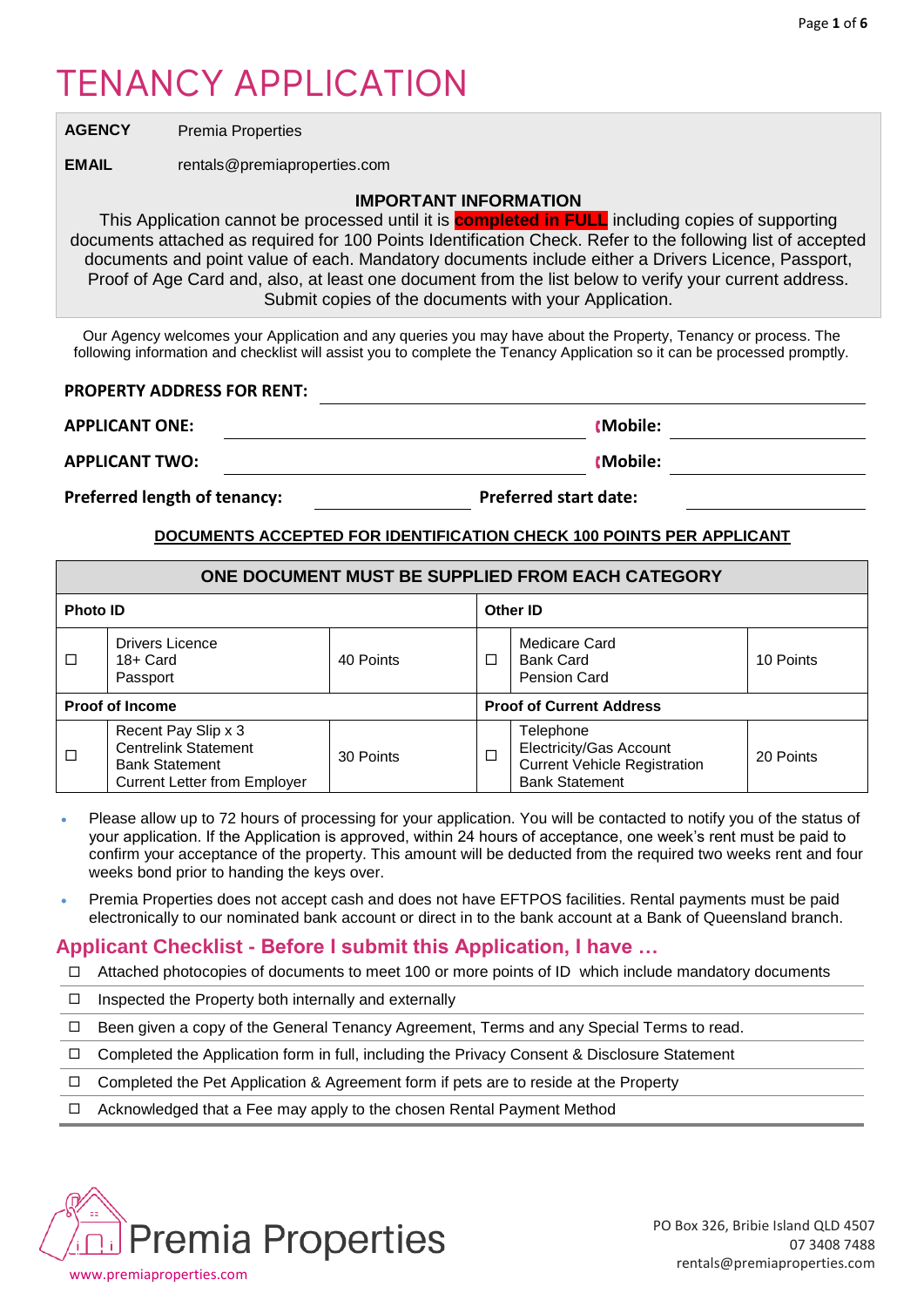| <b>Applicant One Full Name:</b>                                                            |                                                                                                                      |                                                                           |                  |                                                                                                                      |
|--------------------------------------------------------------------------------------------|----------------------------------------------------------------------------------------------------------------------|---------------------------------------------------------------------------|------------------|----------------------------------------------------------------------------------------------------------------------|
|                                                                                            |                                                                                                                      | Email:                                                                    |                  |                                                                                                                      |
|                                                                                            |                                                                                                                      |                                                                           |                  | Expiry date:                                                                                                         |
| <b>Birth Place:</b>                                                                        | Passport No.:                                                                                                        | <u> 1990 - Johann Barbara, martin d</u>                                   | Expiry date:     | <u> 1980 - Jan Barbara Barat, prima a popular popular popular popular popular popular popular popular popular po</u> |
| <b>Australian Citizen</b>                                                                  | $\square$ Yes                                                                                                        | $\Box$ No: Refer to copies of Passport and Visa attached Visa Expiry Date |                  |                                                                                                                      |
| <b>Current Residential Address</b>                                                         |                                                                                                                      |                                                                           |                  | The last 5 years of residential address history must be provided                                                     |
| Address:                                                                                   |                                                                                                                      |                                                                           |                  |                                                                                                                      |
| Property status: □ Own/Selling/Sold                                                        | $\Box$ Tenancy Agreement $\Box$ Living with others                                                                   |                                                                           |                  | $\Box$ Other: $\qquad \qquad \qquad \qquad$                                                                          |
|                                                                                            |                                                                                                                      | Rent per                                                                  |                  |                                                                                                                      |
| Period of Occupancy:                                                                       |                                                                                                                      |                                                                           |                  | week: $\zeta$ Bond paid: $\zeta$                                                                                     |
| Selling Agent/Landlord:                                                                    |                                                                                                                      |                                                                           |                  |                                                                                                                      |
| Email:                                                                                     | <u> 1989 - Johann Stein, marwolaethau a bhann an t-Amhair an t-Amhair an t-Amhair an t-Amhair an t-Amhair an t-A</u> |                                                                           |                  |                                                                                                                      |
| Reason for leaving:                                                                        |                                                                                                                      |                                                                           |                  |                                                                                                                      |
| <b>Previous Address</b>                                                                    |                                                                                                                      |                                                                           |                  | The last 5 years of residential address history must be provided                                                     |
| Address:                                                                                   |                                                                                                                      |                                                                           |                  |                                                                                                                      |
| Property status: □ Own/Selling/Sold                                                        | □ Tenancy Agreement                                                                                                  | $\Box$ Living with others                                                 |                  | $\Box$ Other:                                                                                                        |
|                                                                                            |                                                                                                                      | Rent per                                                                  |                  |                                                                                                                      |
| Period of Occupancy:                                                                       |                                                                                                                      |                                                                           |                  | week: \$ Bond paid: \$                                                                                               |
| Selling Agent/Landlord:                                                                    | <u> Alexandria de la contrada de la contrada de la contrada de la contrada de la contrada de la contrada de la c</u> | (Contact:                                                                 |                  |                                                                                                                      |
| Email:<br>Reason for leaving:                                                              |                                                                                                                      |                                                                           |                  |                                                                                                                      |
| Please attach details of any previous rental history if the above does not reflect 5 years |                                                                                                                      |                                                                           |                  |                                                                                                                      |
| Do you own an Investment property? Yes                                                     | <b>No</b>                                                                                                            |                                                                           |                  |                                                                                                                      |
| Address                                                                                    |                                                                                                                      |                                                                           | Rent Per Week \$ |                                                                                                                      |
| <b>Income/Employment Status</b>                                                            |                                                                                                                      |                                                                           |                  | Proof of income must be provided - bank statement, pay slip ect.                                                     |
| Company/Employer Name:                                                                     |                                                                                                                      |                                                                           |                  |                                                                                                                      |
| $\Box$ Full Time $\Box$ Part Time                                                          | $\Box$ Casual $\Box$ Contract                                                                                        |                                                                           |                  |                                                                                                                      |
| <b>Centerlink Payment:</b>                                                                 |                                                                                                                      |                                                                           |                  |                                                                                                                      |
| Payroll/Manager/Accountant:                                                                |                                                                                                                      |                                                                           |                  |                                                                                                                      |
| Other income source:                                                                       |                                                                                                                      | AFTER tax Income: \$                                                      |                  |                                                                                                                      |
| If a Student                                                                               |                                                                                                                      |                                                                           |                  |                                                                                                                      |
| Institution :                                                                              | Course:                                                                                                              |                                                                           | Duration:        |                                                                                                                      |
| Personal Reference (not a relative)                                                        |                                                                                                                      |                                                                           |                  |                                                                                                                      |
| Name:                                                                                      | Relationship:                                                                                                        |                                                                           | (Contact:        | <u> 1989 - Jan Samuel Barbara, politik eta politik eta politik eta politik eta politik eta politik eta politik e</u> |
| Name:                                                                                      | Relationship:                                                                                                        |                                                                           | (Contact:        |                                                                                                                      |

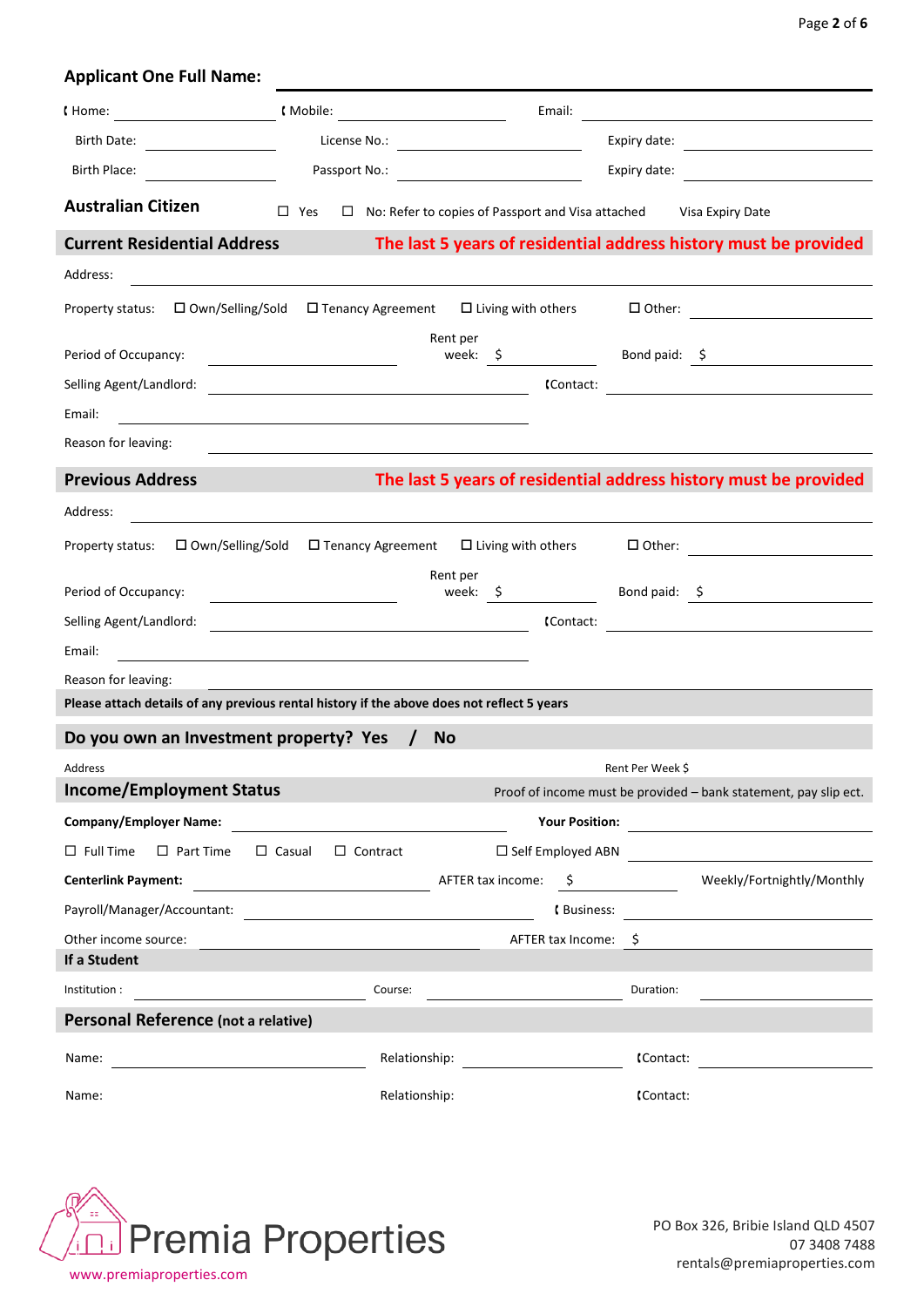| <b>Applicant Two Full Name:</b>                                                            |                                                                                                                      |                                                                           |                  |                                                                                                                                                                                                                                                                                                                                                                                |
|--------------------------------------------------------------------------------------------|----------------------------------------------------------------------------------------------------------------------|---------------------------------------------------------------------------|------------------|--------------------------------------------------------------------------------------------------------------------------------------------------------------------------------------------------------------------------------------------------------------------------------------------------------------------------------------------------------------------------------|
|                                                                                            |                                                                                                                      | Email:                                                                    |                  |                                                                                                                                                                                                                                                                                                                                                                                |
|                                                                                            |                                                                                                                      |                                                                           |                  | Expiry date:                                                                                                                                                                                                                                                                                                                                                                   |
| Birth Place:                                                                               |                                                                                                                      |                                                                           | Expiry date:     | <u> 1989 - Jan Samuel Barbara, politik eta politik eta politik eta politik eta politik eta politik eta politik e</u>                                                                                                                                                                                                                                                           |
| <b>Australian Citizen</b>                                                                  | $\square$ Yes                                                                                                        | $\Box$ No: Refer to copies of Passport and Visa attached Visa Expiry Date |                  |                                                                                                                                                                                                                                                                                                                                                                                |
| <b>Current Residential Address</b>                                                         |                                                                                                                      |                                                                           |                  | The last 5 years of residential address history must be provided                                                                                                                                                                                                                                                                                                               |
| Address:                                                                                   |                                                                                                                      |                                                                           |                  |                                                                                                                                                                                                                                                                                                                                                                                |
| Property status: □ Own/Selling/Sold                                                        | $\square$ Tenancy Agreement $\square$ Living with others                                                             |                                                                           |                  | $\Box$ Other: $\qquad \qquad \qquad \qquad$                                                                                                                                                                                                                                                                                                                                    |
|                                                                                            |                                                                                                                      | Rent per                                                                  |                  |                                                                                                                                                                                                                                                                                                                                                                                |
| Period of Occupancy:                                                                       |                                                                                                                      |                                                                           |                  | week: \$ Bond paid: \$                                                                                                                                                                                                                                                                                                                                                         |
| Selling Agent/Landlord:                                                                    |                                                                                                                      |                                                                           |                  |                                                                                                                                                                                                                                                                                                                                                                                |
| Email:                                                                                     | <u> 1980 - Johann Stein, fransk politik (f. 1980)</u>                                                                |                                                                           |                  |                                                                                                                                                                                                                                                                                                                                                                                |
| Reason for leaving:                                                                        |                                                                                                                      |                                                                           |                  |                                                                                                                                                                                                                                                                                                                                                                                |
| <b>Previous Address</b>                                                                    |                                                                                                                      |                                                                           |                  | The last 5 years of residential address history must be provided                                                                                                                                                                                                                                                                                                               |
| Address:                                                                                   |                                                                                                                      |                                                                           |                  |                                                                                                                                                                                                                                                                                                                                                                                |
| Property status: □ Own/Selling/Sold                                                        | □ Tenancy Agreement                                                                                                  | $\Box$ Living with others                                                 |                  | $\begin{tabular}{ c c c } \hline \rule{.8cm}{.4cm} \rule{.8cm}{.4cm} \rule{.8cm}{.4cm} \rule{.8cm}{.4cm} \rule{.8cm}{.4cm} \rule{.8cm}{.4cm} \rule{.8cm}{.4cm} \rule{.8cm}{.4cm} \rule{.8cm}{.4cm} \rule{.8cm}{.4cm} \rule{.8cm}{.4cm} \rule{.8cm}{.4cm} \rule{.8cm}{.4cm} \rule{.8cm}{.4cm} \rule{.8cm}{.4cm} \rule{.8cm}{.4cm} \rule{.8cm}{.4cm} \rule{.8cm}{.4cm} \rule{.8$ |
| Period of Occupancy:                                                                       |                                                                                                                      | Rent per                                                                  |                  | week: \$ Bond paid: \$                                                                                                                                                                                                                                                                                                                                                         |
| Selling Agent/Landlord:                                                                    |                                                                                                                      | (Contact:                                                                 |                  |                                                                                                                                                                                                                                                                                                                                                                                |
| Email:                                                                                     | <u> Alexandria de la contrada de la contrada de la contrada de la contrada de la contrada de la contrada de la c</u> |                                                                           |                  |                                                                                                                                                                                                                                                                                                                                                                                |
| Reason for leaving:                                                                        |                                                                                                                      |                                                                           |                  |                                                                                                                                                                                                                                                                                                                                                                                |
| Please attach details of any previous rental history if the above does not reflect 5 years |                                                                                                                      |                                                                           |                  |                                                                                                                                                                                                                                                                                                                                                                                |
| Do you own an Investment property? Yes                                                     | <b>No</b>                                                                                                            |                                                                           |                  |                                                                                                                                                                                                                                                                                                                                                                                |
| Address                                                                                    |                                                                                                                      |                                                                           | Rent Per Week \$ |                                                                                                                                                                                                                                                                                                                                                                                |
| <b>Income/Employment Status</b>                                                            |                                                                                                                      |                                                                           |                  | Proof of income must be provided - bank statement, pay slip ect.                                                                                                                                                                                                                                                                                                               |
| Company/Employer Name:                                                                     |                                                                                                                      |                                                                           |                  |                                                                                                                                                                                                                                                                                                                                                                                |
| $\Box$ Full Time $\Box$ Part Time                                                          | $\Box$ Casual $\Box$ Contract                                                                                        |                                                                           |                  |                                                                                                                                                                                                                                                                                                                                                                                |
| <b>Centerlink Payment:</b>                                                                 |                                                                                                                      |                                                                           |                  |                                                                                                                                                                                                                                                                                                                                                                                |
| Payroll/Manager/Accountant:                                                                |                                                                                                                      |                                                                           |                  |                                                                                                                                                                                                                                                                                                                                                                                |
| Other income source:                                                                       |                                                                                                                      | AFTER tax Income: \$                                                      |                  |                                                                                                                                                                                                                                                                                                                                                                                |
| If a Student                                                                               |                                                                                                                      |                                                                           |                  |                                                                                                                                                                                                                                                                                                                                                                                |
| Institution :                                                                              | Course:                                                                                                              |                                                                           | Duration:        |                                                                                                                                                                                                                                                                                                                                                                                |
| Personal Reference (not a relative)                                                        |                                                                                                                      |                                                                           |                  |                                                                                                                                                                                                                                                                                                                                                                                |
| Name:                                                                                      | Relationship:                                                                                                        |                                                                           | (Contact:        | <u> 1989 - Jan Samuel Barbara, politik e</u> ta p                                                                                                                                                                                                                                                                                                                              |
| Name:                                                                                      | Relationship:                                                                                                        |                                                                           | (Contact:        |                                                                                                                                                                                                                                                                                                                                                                                |

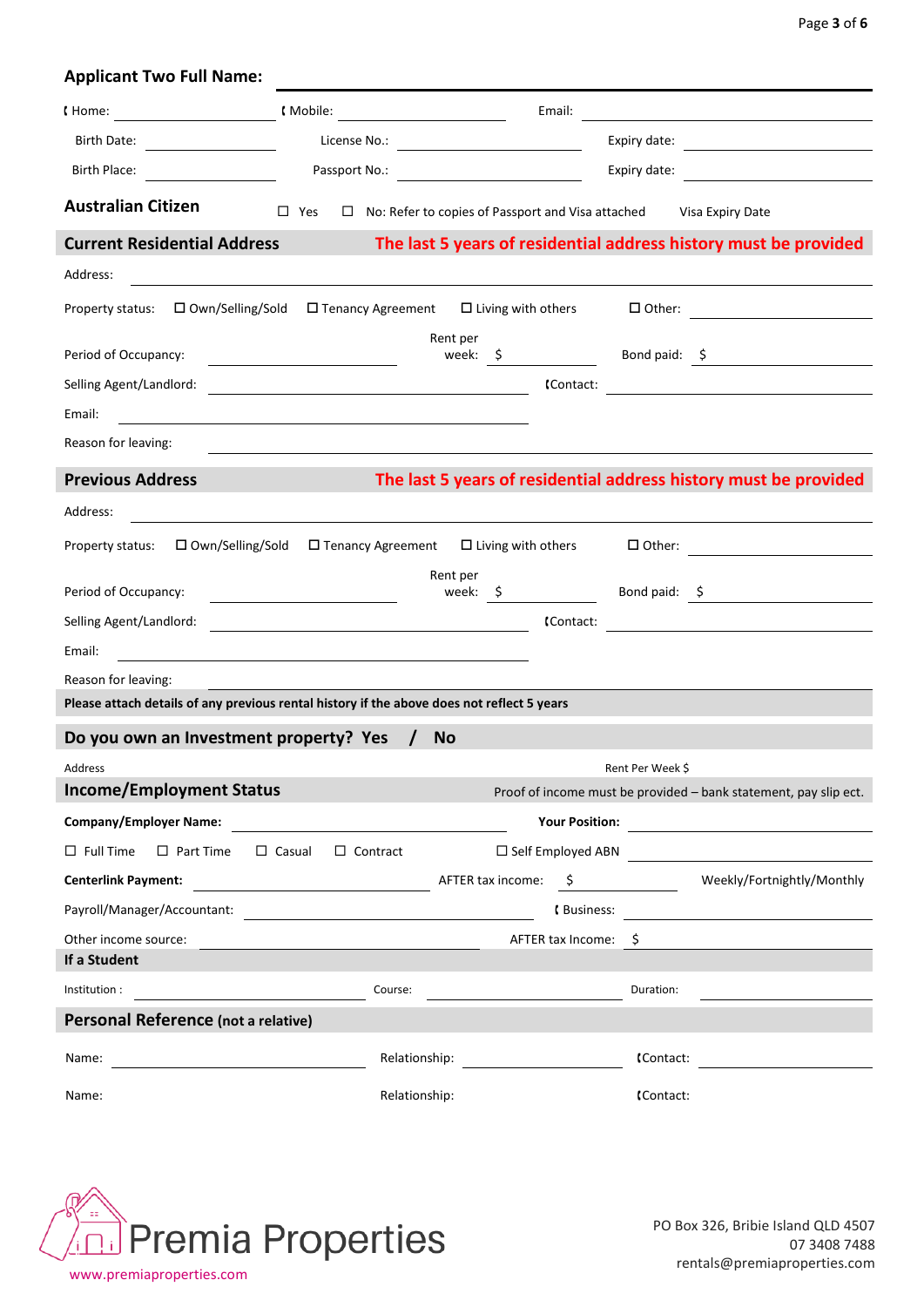| Details of all Vehicles to be kept at Property                                                                                                                                                                                                                                                                                    |            |                      |                                                                       |               |               |  |
|-----------------------------------------------------------------------------------------------------------------------------------------------------------------------------------------------------------------------------------------------------------------------------------------------------------------------------------|------------|----------------------|-----------------------------------------------------------------------|---------------|---------------|--|
| <b>Registration No:</b>                                                                                                                                                                                                                                                                                                           | Model:     |                      | Owned / Hire Purchase:                                                |               |               |  |
| Registration No:                                                                                                                                                                                                                                                                                                                  | Model:     |                      | Owned / Hire Purchase:                                                |               |               |  |
|                                                                                                                                                                                                                                                                                                                                   |            |                      |                                                                       |               |               |  |
| Occupancy Details of all Persons to Reside at Property, including Children                                                                                                                                                                                                                                                        |            |                      |                                                                       |               |               |  |
| <b>Name</b>                                                                                                                                                                                                                                                                                                                       |            | Age                  |                                                                       |               |               |  |
|                                                                                                                                                                                                                                                                                                                                   |            |                      |                                                                       |               |               |  |
|                                                                                                                                                                                                                                                                                                                                   |            |                      |                                                                       |               |               |  |
|                                                                                                                                                                                                                                                                                                                                   |            |                      |                                                                       |               |               |  |
|                                                                                                                                                                                                                                                                                                                                   |            |                      |                                                                       |               |               |  |
| <b>Pets</b><br>$\Box$ No                                                                                                                                                                                                                                                                                                          |            |                      | $\Box$ Yes: Refer to attached Pet Application and Agreement completed |               |               |  |
|                                                                                                                                                                                                                                                                                                                                   |            |                      |                                                                       |               |               |  |
| <b>Applicant 1</b><br>Smoker<br>$\Box$ No                                                                                                                                                                                                                                                                                         | $\Box$ Yes |                      |                                                                       |               |               |  |
| <b>Applicant 2</b><br>Smoker $\Box$ No                                                                                                                                                                                                                                                                                            | $\Box$ Yes |                      |                                                                       |               |               |  |
| <b>Emergency Contact Details of Closest Relatives who will not be Residing with You</b>                                                                                                                                                                                                                                           |            |                      |                                                                       |               |               |  |
| Applicant One                                                                                                                                                                                                                                                                                                                     |            | <b>Applicant Two</b> |                                                                       |               |               |  |
| Name:                                                                                                                                                                                                                                                                                                                             |            | Name:                |                                                                       |               |               |  |
| Address:                                                                                                                                                                                                                                                                                                                          |            | Address:             |                                                                       |               |               |  |
| Relationship:                                                                                                                                                                                                                                                                                                                     |            | Relationship:        |                                                                       |               |               |  |
| (Contact:                                                                                                                                                                                                                                                                                                                         |            | (Contact:            |                                                                       |               |               |  |
| Declarations - Applicant to Complete and Provide Details as Required                                                                                                                                                                                                                                                              |            |                      |                                                                       |               |               |  |
| Have you ever been evicted by any Lessor or Agent?                                                                                                                                                                                                                                                                                |            |                      |                                                                       | $\square$ No  | $\square$ Yes |  |
| If yes please provide details:                                                                                                                                                                                                                                                                                                    |            |                      |                                                                       |               |               |  |
| Are you in debt to another Lessor or Agent?                                                                                                                                                                                                                                                                                       |            |                      |                                                                       | $\square$ No  | $\square$ Yes |  |
| If yes please provide details:                                                                                                                                                                                                                                                                                                    |            |                      |                                                                       |               |               |  |
| Is there any reason known to you that would affect your ability to pay rent when due?<br>$\square$ No<br>$\square$ Yes                                                                                                                                                                                                            |            |                      |                                                                       |               |               |  |
| If yes please provide details:                                                                                                                                                                                                                                                                                                    |            |                      |                                                                       |               |               |  |
| Was your Bond at your last address refunded in full?                                                                                                                                                                                                                                                                              |            |                      |                                                                       | $\square$ Yes | $\square$ No: |  |
| If no please provide details:                                                                                                                                                                                                                                                                                                     |            |                      |                                                                       |               |               |  |
| By signing below:<br>. I declare the information provided is true and correct.<br>. I consent to verify details via Tenancy Information Centre of Australia and National Tenancy Database records.<br>. I declare, I have read & understand all pages of this application & that I have read & accept all the terms & conditions. |            |                      |                                                                       |               |               |  |

- I have read the privacy information statement and all details herein provided to and by me,
- I declare I am not bankrupt or an undischarged bankrupt.

Ţ

• I authorise Premia Properties to make enquiries they consider necessary to verify the information disclosed in this application.

| <b>APPLICANT ONE SIGNATURE</b>                           | Date                                                                               |
|----------------------------------------------------------|------------------------------------------------------------------------------------|
| <b>APPLICANT TWO SIGNATURE</b>                           | Date                                                                               |
| <b>And Premia Properties</b><br>www.premiaproperties.com | PO Box 326, Bribie Island QLD 4507<br>07 3408 7488<br>rentals@premiaproperties.com |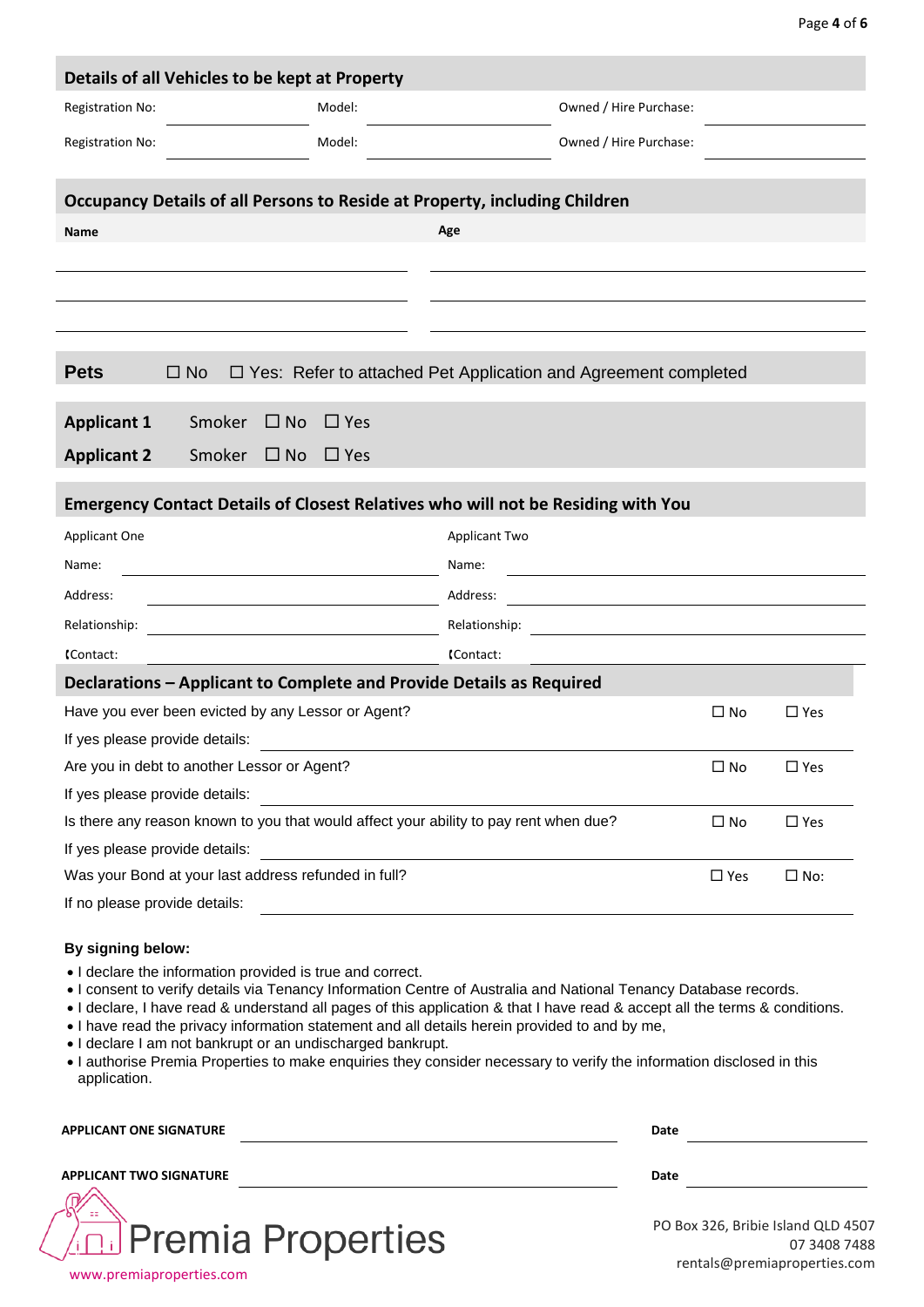### **Premia Properties**

#### **PRIVACY DISCLOSURE STATEMENT**

We are an independently owned and operated business and are bound by the National Privacy principles. We collect personal information about you in this form to assess your Application for Tenancy. We may need to collect information about you from your previous Lessors or Letting Agents, your Employer and Referees. We will also check if details of Tenancy defaults by you are held on a Tenancy Database. Your consent for us to collect the information is set out below in the Privacy Consent section.

#### **COLLECTION NOTICE**

The personal information you provide in this Application or our Agency collects from other sources is necessary for Premia Properties to verify your identity, to process and evaluate the Application and to manage the Tenancy. If the Application is successful, personal information collected about you in this Application and during the course of your Tenancy, may be disclosed for the purpose for which it was collected to other parties including the Lessor, Referees, other Agents and third party operators of Tenancy Databases. Information already held on Tenancy Databases may also be disclosed to our Agency and/or the Lessor. If you enter into a General Tenancy Agreement and if you fail to comply with your obligations under the Agreement, the facts and other relevant personal information collected about you during the course of your Tenancy may also be disclosed to the Lessor, third party operators of Tenancy Databases and/or other Agents.

You have the right to access personal information that we hold about you by contacting our Privacy Officer. You can also correct this information if it is inaccurate, incomplete or out of date. If your Application is not successful it will be stored securely for a period of one month only. If you decide not to collect your Application we will destroy your documents to comply with Privacy Legislation.

If you do not complete this form or do not sign the consent below then your Application for Tenancy may not be considered by the owner of the relevant Property or, if considered, may be rejected, due to insufficient information to assess the Application.

#### **PRIVACY CONSENT**

I acknowledge that I have read the above Privacy Disclosure Statement and Collection Notice of Real Estate Precinct. I authorise Premia Properties to collect information about me from:

- My previous letting Agents and/or Lessors;
- My personal referees, employers and all other references on this application;
- Tenancy Databases to which Real Estate Precinct subscribes. I can refer to their Privacy Disclosure Statements via[: www.tica.com.au](http://www.tica.com.au/)

I authorise Premia Properties to refer my name and contact details to an arranger or service provider including tradespeople (to attend to work required at this Property), salespeople (primary and secondary Agents), valuers, the Lessor, other Agents, database operators, other Property Managers, Body Corporate, Insurance companies, Financial services, if required in the future, and to Authorities as required by law.

#### **MARKETING CONSENT**

I understand that the Agency may need to contact me about Property related information eg properties for rent or for sale or other services which may interest me. I am the telephone account holder or nominated person by the account holder and agree Real Estate Precinct to use the phone details provided below to contact me for marketing purposes until I advise otherwise.

Period of Contact:  $\Box$  Indefinite until advised in writing otherwise  $\Box$  Other -

#### **ELECTRONIC TRANSMISSION**

 $\Box$  It is agreed by ticking this box, consent is given to receive any documentation relevant to the Tenancy by electronic communication methods such as email or facsimile and the method of receiving advice or notification by SMS is accepted.

#### **ACKNOWLEDGEMENT AND CONSENT BY APPLICANT**

| <b>Applicant One Name</b>  |  |
|----------------------------|--|
| <b>Applicant Signature</b> |  |
| <b>Date</b>                |  |
| <b>Applicant Two Name</b>  |  |
| <b>Applicant Signature</b> |  |
| <b>Date</b>                |  |